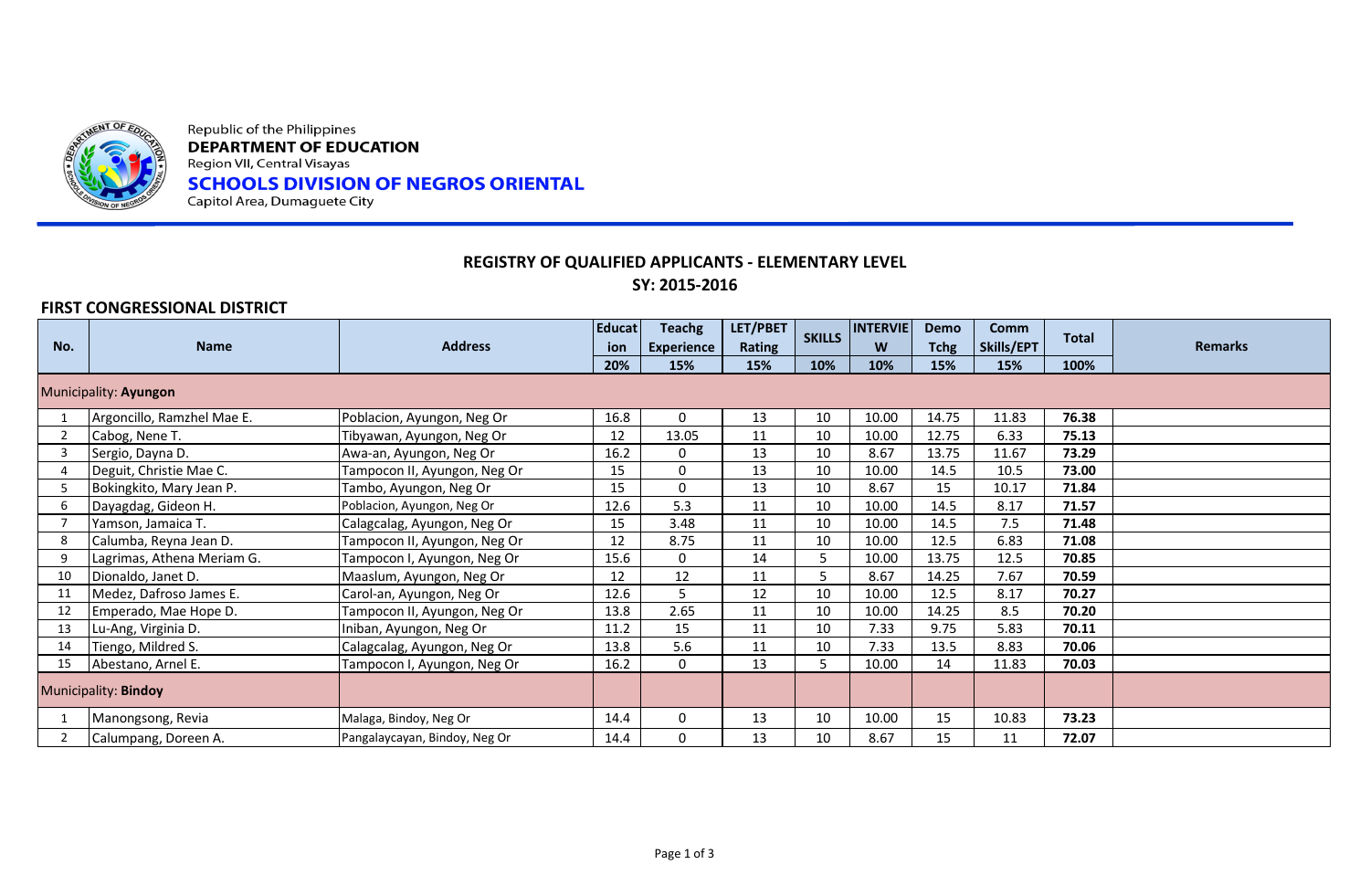| Municipality: Canlaon   |                                   |                                   |      |                |                 |                 |       |       |       |       |  |
|-------------------------|-----------------------------------|-----------------------------------|------|----------------|-----------------|-----------------|-------|-------|-------|-------|--|
| 1                       | Carreon, Louella B.               | Mabigo, Canlaon City, Neg Or      | 12.6 | 15             | 11              | 10              | 10.00 | 13.25 | 8.67  | 80.52 |  |
| $\overline{2}$          | Sergio, Cryslyn P.                | Masulog, Canlaon City, Neg Or     | 14.4 | 1.5            | $\overline{13}$ | 10              | 10.00 | 15    | 10    | 73.90 |  |
| 3                       | Cabrera, Flordeliza L.            | Binalbagan, Canlaon City, Neg Or  | 11.4 | 8              | 11              | 10              | 8.67  | 15    | 9.5   | 73.57 |  |
| $\overline{4}$          | Faderon, Rosefel B.               | Malaiba, Canlaon City, Neg Or     | 13.8 | $\pmb{0}$      | $\overline{14}$ | $\overline{10}$ | 8.67  | 15    | 11.33 | 72.80 |  |
| 5                       | De La Torre, Jessilou Marie V.    | Mabigo, Canlaon City, Neg Or      | 14.4 | 1.5            | 13              | 10              | 7.33  | 14.75 | 10.67 | 71.65 |  |
| 6                       | Legaspi, Leonardo M.              | Mabigo, Canlaon City, Neg Or      | 11.4 | 9.35           | 11              | 10              | 10.00 | 12.5  | 7.33  | 71.58 |  |
| $\overline{7}$          | Omero, Jayzel T.                  | Linothangan, Canlaon City, Neg Or | 14.4 |                | 13              | 10              | 8.67  | 14.25 | 10.5  | 70.82 |  |
| 8                       | Bariga, Mary Cris T.              | Bucalan, Canlaon City, Neg Or     | 13.8 | $\mathbf 0$    | $\overline{12}$ | 10              | 10.00 | 14.5  | 9.83  | 70.13 |  |
| Municipality: Jimalalud |                                   |                                   |      |                |                 |                 |       |       |       |       |  |
| 1                       | Terio, Ellianie D.                | Bangcal, Jimalalud, Neg Or        | 15   | 4.75           | 13              | 10              | 8.67  | 14.75 | 12.17 | 78.34 |  |
| $\overline{2}$          | Garnica, Niña Lee G.              | Camandayon, Jimalalud, Neg Or     | 14.4 | 3.7            | 13              | 10              | 8.67  | 14.75 | 9.67  | 74.19 |  |
| $\overline{3}$          | Baga-an, Roy E.                   | Mahanlut, Jimalalud, Neg Or       | 12   | 8.6            | 11              | 10              | 8.67  | 14    | 8.33  | 72.60 |  |
| $\overline{4}$          | Ganaganag, Marilyn T.             | Polopantao, Jimalalud, Neg Or     | 13.2 | 8.15           | 12              | 5               | 8.67  | 15    | 10.17 | 72.19 |  |
| 5                       | Quezon, Ana S.                    | Polopantao, Jimalalud, Neg Or     | 12.6 | 6.35           | $\overline{11}$ | $\overline{10}$ | 8.67  | 14.5  | 7.17  | 70.29 |  |
|                         | Municipality: La Libertad         |                                   |      |                |                 |                 |       |       |       |       |  |
| $\mathbf{1}$            | Pallon, Evelyn L.                 | San Jose, La Libertad, Neg Or     | 10.8 | 15             | 11              | 10              | 10.00 | 13.75 | 7.83  | 78.38 |  |
| $\overline{2}$          | Butalid, Jefie D.                 | Pisong, La Libertad, Neg Or       | 16.2 | $\mathbf 0$    | 13              | 10              | 10.00 | 14.5  | 11.17 | 74.87 |  |
| $\overline{3}$          | Diaz, Ronelyn G.                  | South Pob., La Libertad, Neg Or   | 12   | 12             | 11              | 10              | 7.33  | 15    | 6.17  | 73.50 |  |
| $\overline{4}$          | Undang, Robert V.                 | San Jose, La Libertad, Neg Or     | 11.4 | 11.85          | 11              | 10              | 7.33  | 15    | 6.17  | 72.75 |  |
| -5                      | Dionaldo, Garnet S.               | North Pob, La Libertad, Neg Or    | 12   | 5              | $\overline{12}$ | 10              | 10.00 | 15.75 | 7.5   | 72.25 |  |
| 6                       | Dagle, Jenme Fe C.                | Martilo, La Libertad, Neg Or      | 14.4 | 2.8            | 12              | 10              | 8.67  | 14.25 | 9     | 71.12 |  |
| $\overline{7}$          | Torres, Grace B.                  | Eli, La Libertad, Neg Or          | 14.4 | 2.05           | 12              | 10              | 7.33  | 15    | 10.33 | 71.11 |  |
| 8                       | Pocong, Frances Abegail L.        | Cantupa, La Libertad, Neg Or      | 14.4 | 3.25           | 12              | 5               | 10.00 | 15.45 | 11    | 71.10 |  |
| 9                       | Deguit, Emilyn F.                 | San Jose, La Libertad, Neg Or     | 12.6 | 6.45           | $\overline{11}$ | 10              | 10.00 | 14.75 | 6.17  | 70.97 |  |
| 10                      | Amoto, Maria Lou E.               | North Pob, La Libertad, Neg Or    | 12   | 6.2            | 11              | 10              | 10.00 | 14.2  | 7.33  | 70.73 |  |
| 11                      | Acas, Jenelyn V.                  | Martilo, La Libertad, Neg Or      | 15   | 3.1            | 11              | 10              | 8.67  | 15    | 7.67  | 70.44 |  |
| 12                      | Pableo, Lionel I.                 | Cantupa, La Libertad, Neg Or      | 13.8 | 5.45           | 11              | 10              | 8.67  | 15    | 6.33  | 70.25 |  |
| 13                      | Camero, Cyd B.                    | Martilo, La Libertad, Neg Or      | 16.2 | 1.3            | $\overline{13}$ | 5               | 10.00 | 13.75 | 10.83 | 70.08 |  |
|                         | Municipality: Manjuyod            |                                   |      |                |                 |                 |       |       |       |       |  |
| $\mathbf{1}$            | Acibron, Daryl R.                 | Bolisong, Manjuyod, Neg Or        | 12   | 8.3            | 11              | 10              | 10.00 | 15    | 7.83  | 74.13 |  |
| $\overline{2}$          | Ventolero, Melony G.              | Sundo-an, Manjuyod, Neg Or        | 14.4 | 0              | 13              | 10              | 8.67  | 15    | 12.17 | 73.24 |  |
| $\overline{3}$          | Clavano, Don Lawrence Emmanuel D. | Suba, Manjuyod, Neg Or            | 12   | $\mathbf 0$    | 13              | 10              | 10.00 | 15    | 11.33 | 71.33 |  |
| 4                       | Lindayao, Sharish A.              | Campuyo, Manjuyod, Neg Or         | 12   | 8              | 11              | 10              | 8.67  | 14    | 7.5   | 71.17 |  |
| 5                       | Leguis, Genalyn C.                | Maaslum, Manjuyod, Neg Or         | 13.8 | $\overline{4}$ | $\overline{11}$ | 10              | 8.67  | 15    | 8.5   | 70.97 |  |
| 6                       | Angay, Almilyn C.                 | Mandalupang, Manjuyod, Neg Or     | 13.2 | 6.13           | 11              | 10              | 8.67  | 14.75 | 6.5   | 70.25 |  |